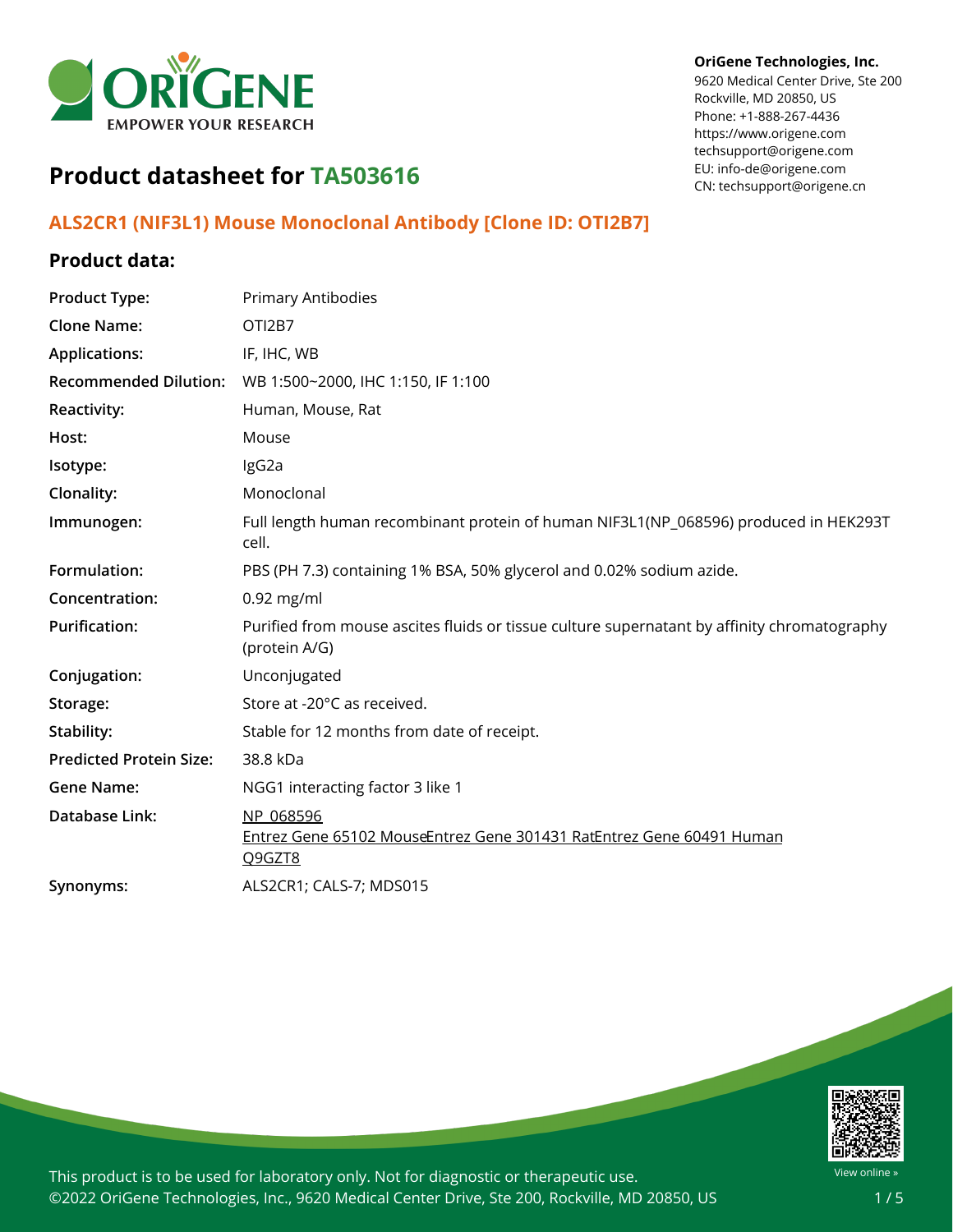

## **Product images:**



HEK293T cells were transfected with the pCMV6- ENTRY control (Left lane) or pCMV6-ENTRY NIF3L1 ([RC200827], Right lane) cDNA for 48 hrs and lysed. Equivalent amounts of cell lysates (5 ug per lane) were separated by SDS-PAGE and immunoblotted with anti-NIF3L1. Positive lysates [LY411906] (100ug) and [LC411906] (20ug) can be purchased separately from OriGene.



Western blot analysis of extracts (35ug) from 9 different cell lines by using anti-NIF3L1 monoclonal antibody (HepG2: human; HeLa: human; SVT2: mouse; A549: human; COS7: monkey; Jurkat: human; MDCK: canine; PC12: rat; MCF7: human).

Immunohistochemical staining of paraffinembedded Human Kidney tissue within the normal limits using anti-NIF3L1 mouse monoclonal antibody. (Heat-induced epitope retrieval by 10mM citric buffer, pH6.0, 100°C for 10min, TA503616)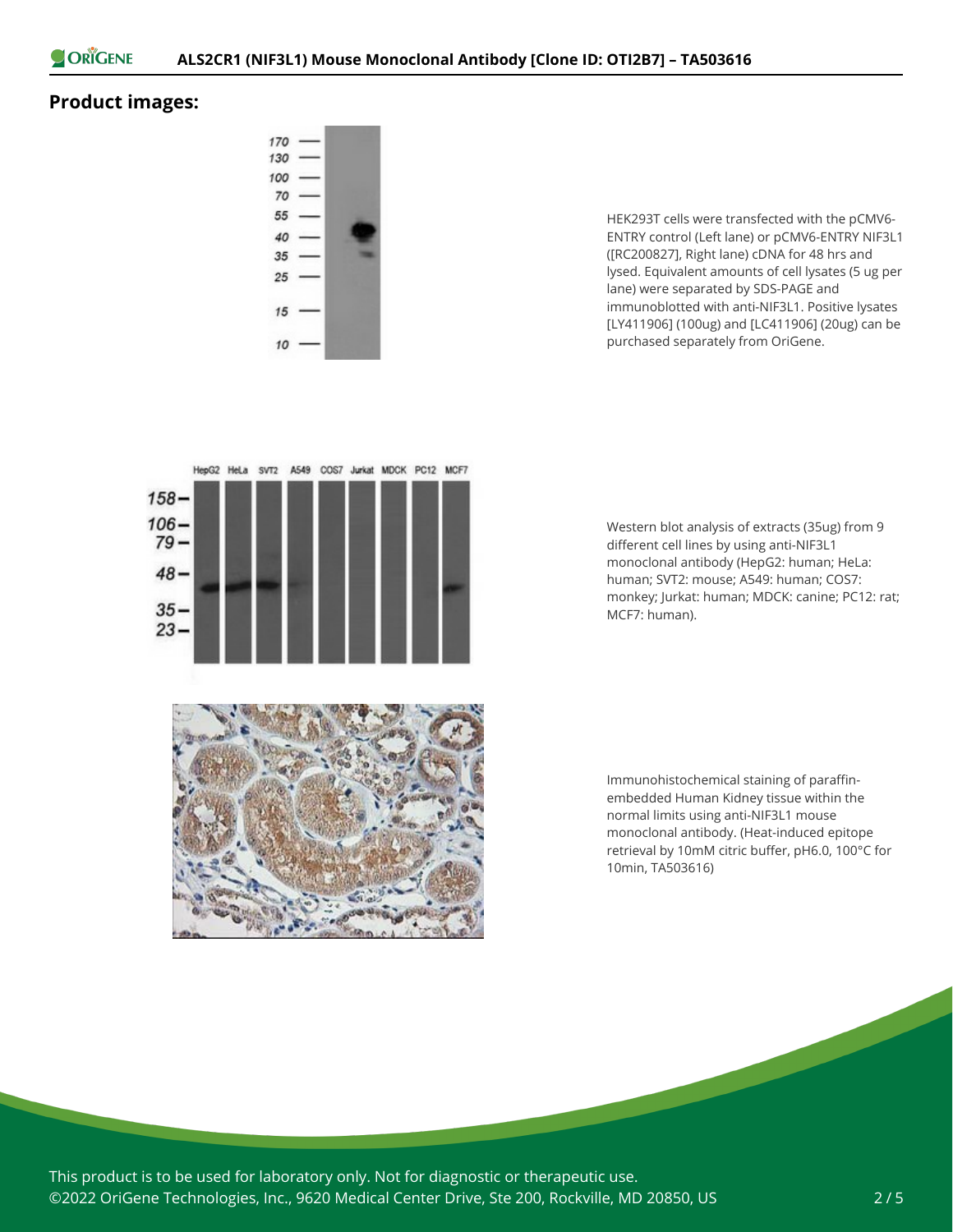ORIGENE



Immunohistochemical staining of paraffinembedded Carcinoma of Human kidney tissue using anti-NIF3L1 mouse monoclonal antibody. (Heat-induced epitope retrieval by 10mM citric buffer, pH6.0, 100°C for 10min, TA503616)

Immunohistochemical staining of paraffinembedded Carcinoma of Human liver tissue using anti-NIF3L1 mouse monoclonal antibody. (Heat-induced epitope retrieval by 10mM citric buffer, pH6.0, 100°C for 10min, TA503616)

Immunohistochemical staining of paraffinembedded Adenocarcinoma of Human ovary tissue using anti-NIF3L1 mouse monoclonal antibody. (Heat-induced epitope retrieval by 10mM citric buffer, pH6.0, 100°C for 10min, TA503616)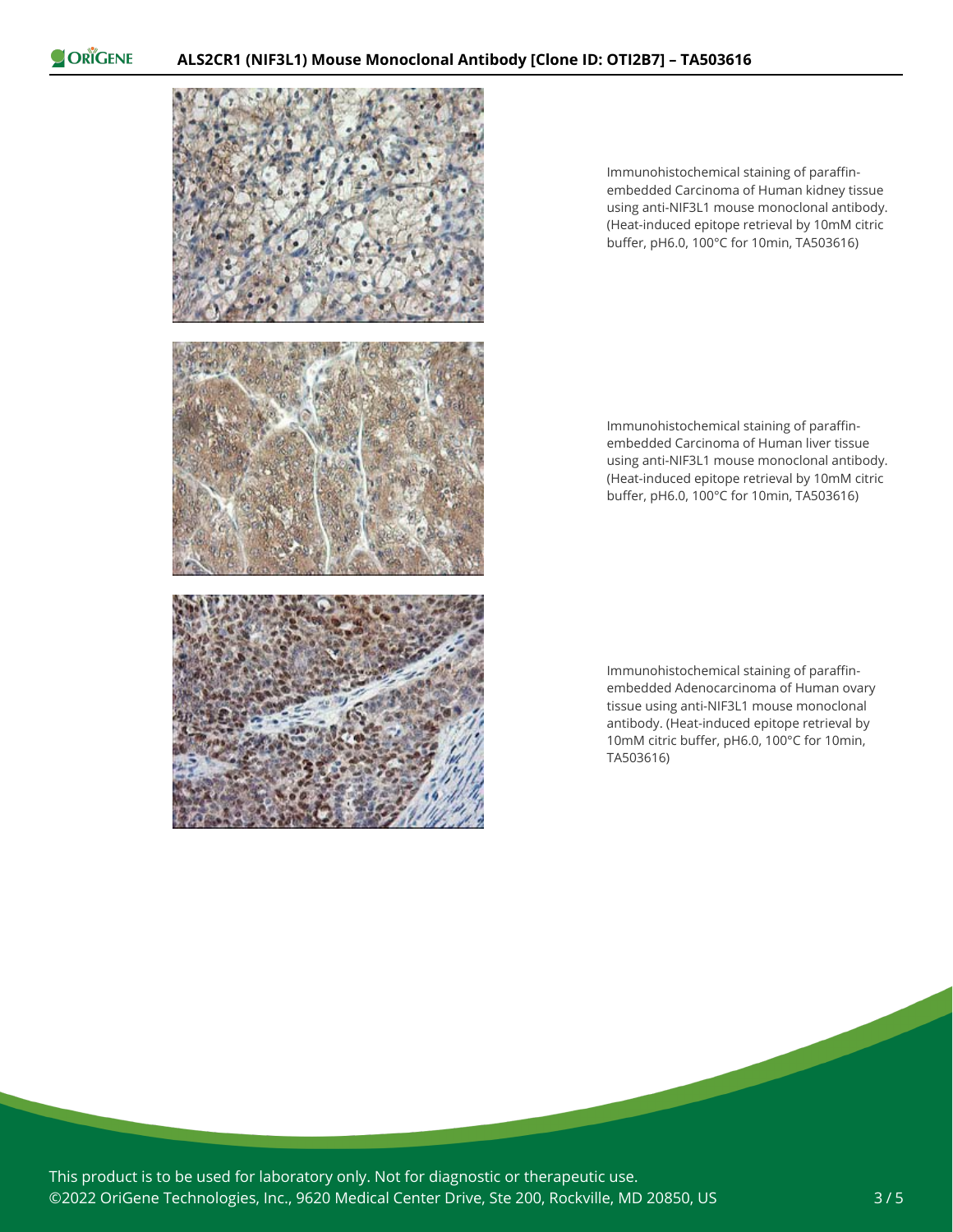ORIGENE



Immunohistochemical staining of paraffinembedded Human pancreas tissue within the normal limits using anti-NIF3L1 mouse monoclonal antibody. (Heat-induced epitope retrieval by 10mM citric buffer, pH6.0, 100°C for 10min, TA503616)

Immunohistochemical staining of paraffinembedded Human endometrium tissue within the normal limits using anti-NIF3L1 mouse monoclonal antibody. (Heat-induced epitope retrieval by 10mM citric buffer, pH6.0, 100°C for 10min, TA503616)

Immunohistochemical staining of paraffinembedded Adenocarcinoma of Human endometrium tissue using anti-NIF3L1 mouse monoclonal antibody. (Heat-induced epitope retrieval by 10mM citric buffer, pH6.0, 100°C for 10min, TA503616)